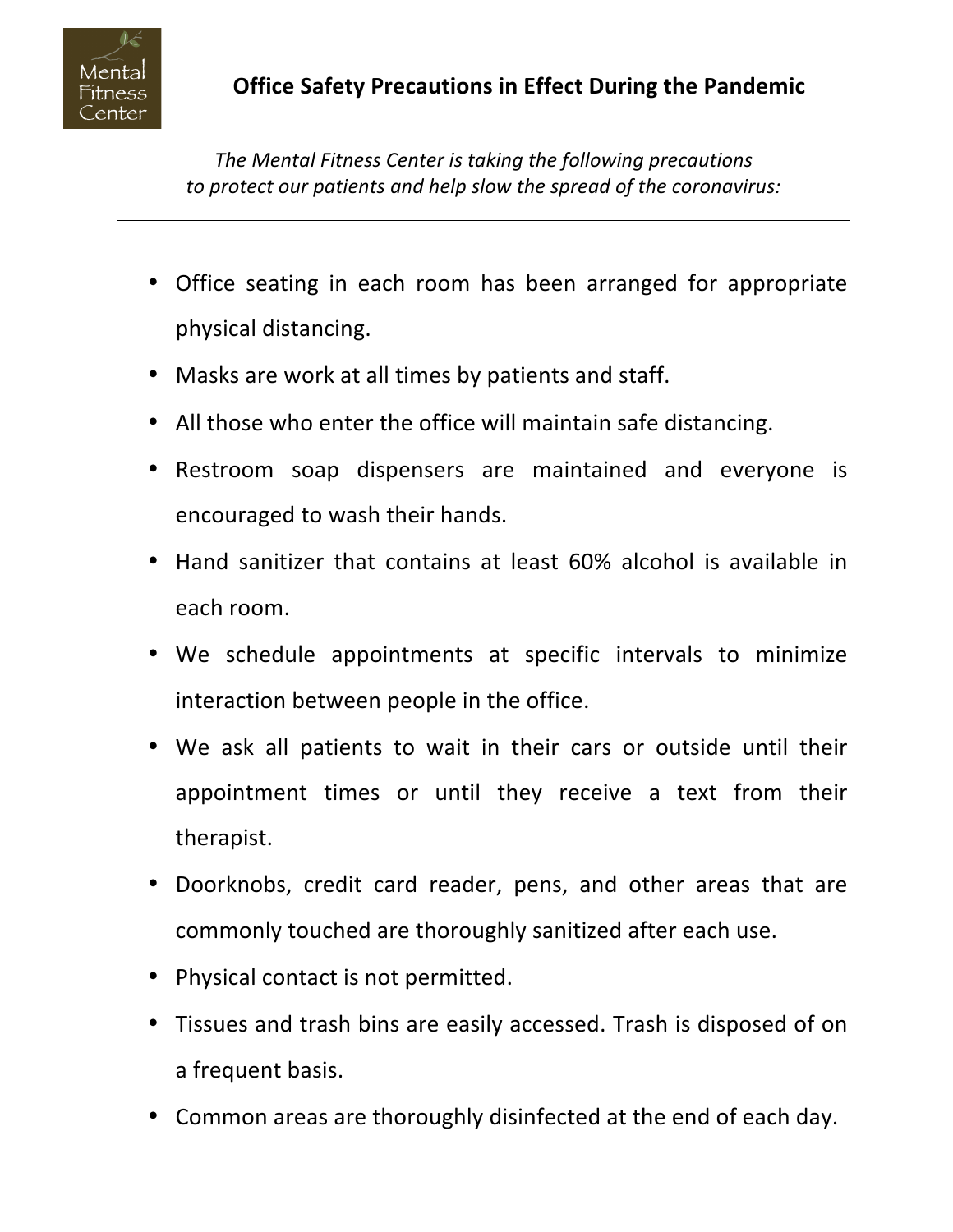#### **INFORMED CONSENT FOR IN-PERSON SERVICES DURING COVID-19 PUBLIC HEALTH CRISIS**

This document contains important information about our decision (yours and mine) to resume in-person services in light of the COVID-19 public health crisis. Please read this carefully and let me know if you have any questions. When you sign this document, it will be an official agreement between us.

#### **Decision to Meet Face-to-Face**

We have agreed to meet in person for some or all future sessions. If there is a resurgence of the pandemic or if other health concerns arise, however, I may require that we meet via telehealth. If you have concerns about meeting through telehealth, we will talk about it first and try to address any issues. You understand that, if I believe it is necessary, I may determine that we return to telehealth for everyone's well-being.

If you decide at any time that you would feel safer staying with, or returning to, telehealth services, I will respect that decision, as long as it is feasible and clinically appropriate. Reimbursement for telehealth services, however, is also determined by the insurance companies and applicable law, so that is an issue we may also need to discuss.

#### **Risks of Opting for In-Person Services**

You understand that by coming to the office, you are assuming the risk of exposure to the coronavirus (or other public health risk). This risk may increase if you travel by public transportation, cab, or ridesharing service.

## **Your Responsibility to Minimize Your Exposure**

To obtain services in person, you agree to take certain precautions which will help keep everyone (you, me, and our families, [my other staff] and other patients) safer from exposure, sickness and possible death. If you do not adhere to these safeguards, it may result in our starting / returning to a telehealth arrangement. 

## *By agreeing to this document, you indicate that you understand and agree to these actions:*

- You will only keep your in-person appointment if you are symptom free.
- You will take your temperature before coming to each appointment. If it is elevated (100 Fahrenheit or more), or if you have other symptoms of the coronavirus, you agree to cancel the appointment or proceed using telehealth. If you wish to cancel for this reason, I won't charge you our normal cancellation fee.
- You will wait in your car or outside until your appointment time or until receiving a text from your therapist.
- You will wash your hands or use alcohol-based hand sanitizer when you enter the building.
- You will adhere to the safe distancing precautions we have set up in the office. For example, you won't move chairs or sit where we have signs asking you not to sit.
- You will wear a mask in all areas of the office (I [and my staff] will too).
- You will keep a distance of 6 feet and there will be no physical contact (e.g. no shaking hands) with me [or staff].
- You will try not to touch your face or eyes with your hands. If you do, you will immediately wash or sanitize your hands.